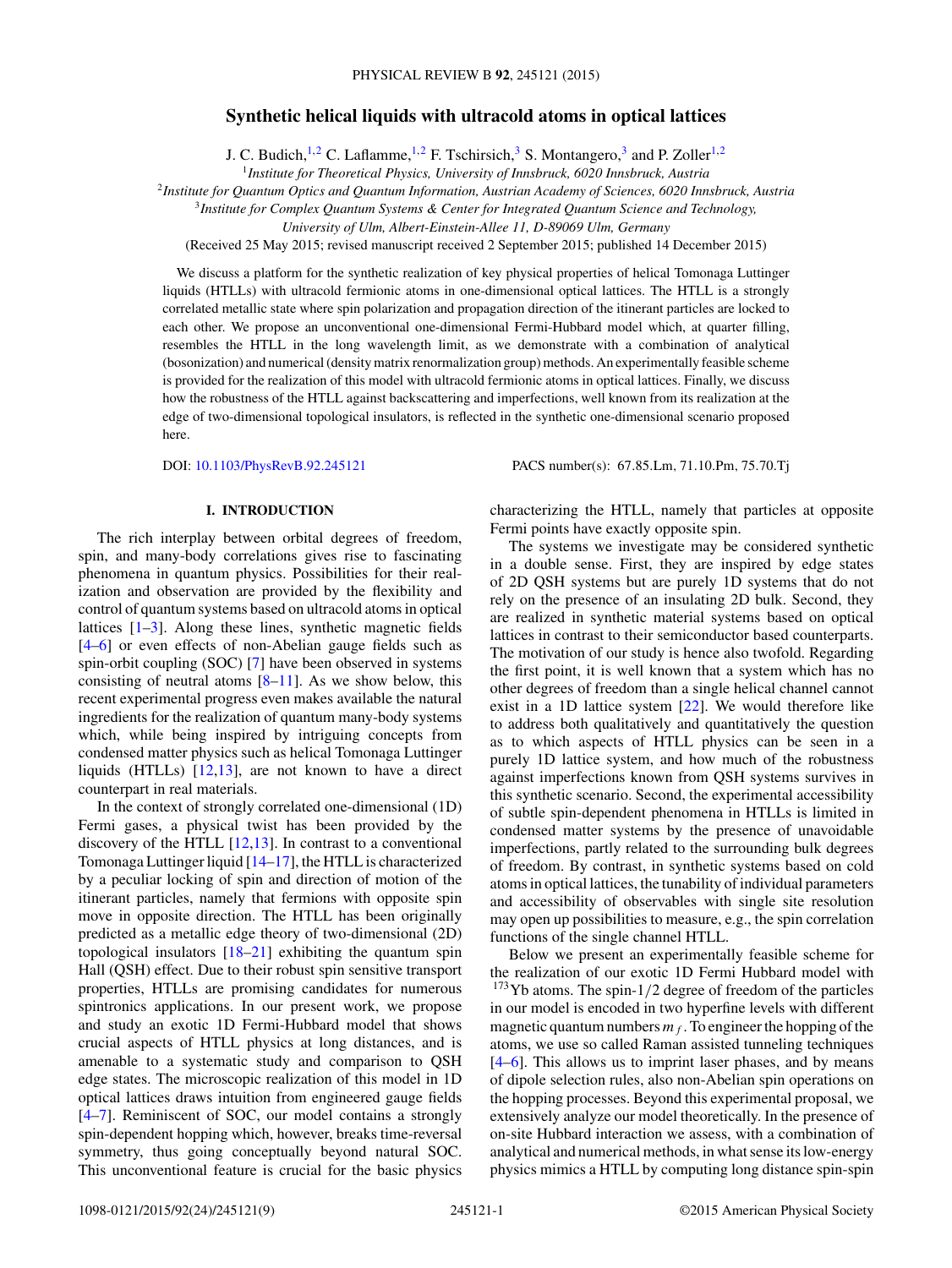<span id="page-1-0"></span>correlation functions. Quite remarkably, the interacting model has a parameter line where these observable quantities can be exactly calculated analytically. Furthermore, we address the natural question to what extent the robustness against backscattering—that can be understood as a topological protection in the natural realization of the HTLL as an edge state of a 2D topological insulator [\[12,18,20,22\]](#page-7-0)—carries over to our synthetic one-dimensional scenario.

*Outline.* The remainder of this article is organized as follows. In Sec. II we discuss crucial features of the HTLL in general and introduce the microscopic lattice model that is at the heart of our present analysis. Thereafter, in Sec. [III](#page-2-0) we demonstrate how our model can be experimentally realized using state of the art techniques to control ultracold fermionic atoms in optical lattices. Section  $\bf{IV}$  $\bf{IV}$  $\bf{IV}$  is dedicated to the investigation of the low-energy physics of our model using a combination of analytical and numerical quantum many-body methods. Finally, in Sec. [V](#page-7-0) we present some concluding remarks and put our main findings into a broader context.

## **II. MODEL BUILDING**

This section is concerned with the modeling of synthetic HTLLs. In Sec. II A we build a case for simulating HTLL physics in 1D lattice systems by summarizing the key observable features of the HTLL and comparing the situation of its realization as an edge state of a 2D topological insulator to synthetic one-dimensional scenarios. Subsequently, in Sec. II B we introduce the 1D lattice model which forms the basis of our present study.

### **A. Hallmarks of the HTLL**

The ideal HTLL has several intriguing properties which distinguish it decisively from both a spinless and a spinful single channel Tomonaga Luttinger liquid (TLL). Most prominently, there is no phase space to write down a spinindependent impurity term as discussed for the ordinary TLL in Refs. [\[23,24\]](#page-7-0). This is because of the absence of states with equal spin for particles moving in opposite directions. For edge states of the time-reversal symmetry (TRS) preserving QSH state, this robustness can be pushed even further and precludes elastic single particle backscattering due to any TRS preserving single particle term in the Hamiltonian [\[20,22\]](#page-7-0). This makes the transport characteristics of the ideal HTLL quite unique and various subtle dissipative effects that can cause inelastic backscattering even in the presence of TRS have been investigated [\[12,25–29\]](#page-7-0). In a QSH system with a fixed spin quantization axis, the stability of the holographic HTLL at finite interaction strength has been investigated from first principles [\[30\]](#page-7-0).

Another distinctive feature of the HTLL are its characteristic, very anisotropic spin-spin correlations. For spin operators  $S^{\perp}$  perpendicular to the spin quantization axis of the eigenstates at the Fermi momenta  $\pm k_F$ , they read for large distances *r* as

$$
\langle S^{\perp}(r)S^{\perp}(0)\rangle \sim \cos(2k_F r)\frac{1}{r^{2K}},\qquad(1)
$$

i.e., they exhibit Friedel oscillations and follow a power law that depends on the correlation strength via the Luttinger

parameter  $K$ . In contrast, for spin operators  $S<sup>||</sup>$  parallel to this quantization axis, they decay as

$$
\langle S^{\text{II}}(r)S^{\text{II}}(0)\rangle \sim \frac{1}{r^2},\tag{2}
$$

i.e., with an interaction independent power law and without Friedel oscillations. Note that these correlation functions are a direct consequence of, and probe for, the helical nature of the Fermi surface: First, Eq.  $(2)$  reflects that  $S<sup>||</sup>$  is a good quantum number around the individual Fermi points. This is because if  $S<sup>||</sup>$  were to mix left- and right-moving particles at the Fermi surface, these correlations would exhibit a nonuniversal power-law decay. Second, Eq. (1) implies that spin flips of  $S^{\text{II}}$ , as described by the  $S^{\perp}$  operators, do couple the two Fermi points, hence excluding that both Fermi points have the same polarization direction of  $S^{\shortparallel}$ .

In nonholographic, i.e., purely 1D realizations of the HTLL (see, e.g., Refs. [\[31–35\]](#page-7-0) for various semiconductor based approximate realizations), there is *a priori* no topological protection against elastic single particle backscattering by TRS and the extent to which the correlation functions concur with Eqs. (1) and (2) has not been checked from first principles yet. In this work we propose a minimal, experimentally feasible microscopic 1D lattice model where the helical nature of the Fermi points is an exact feature at quarter filling. Regarding the characteristic spin-spin correlations, we are able to demonstrate the presence of a correlated HTLL state in the sense of Eqs. (1) and (2) in a finite parameter range by a combined numerical [in the framework of density matrix renormalization group (DMRG)] [\[36,37\]](#page-7-0) and analytical (combination of mapping to an exactly solvable model and bosonization) approach. Furthermore, turning to the mentioned robustness against backscattering, we find that a spin-independent fluctuation in the lattice potential in our model gives rise to a modified effective impurity term (see Sec. [IV D](#page-6-0) below for a more detailed discussion). This may be interpreted as a certain robustness of our synthetic HTLL, which is hence also expected to have quite characteristic transport properties as compared to the conventional TLL, the further exploration of which is an interesting future direction. We argue how the situation of an ideal HTLL can be more closely mimicked by slightly complicating the underlying band structure. Even though our model globally breaks TRS, there is an emergent TRS at or around the Fermi surface which gives rise to a certain robustness of transport properties.

## **B. 1D model for the synthetic HTLL**

We consider a lattice model with a single spin- $\frac{1}{2}$  fermionic degree of freedom per site and choose the lattice constant as our unit of length. The free tight-binding model of the underlying band structure is given by

$$
H_0 = \frac{1}{2} \sum_j \psi_j^{\dagger} [b \sigma_x + i \alpha_R \sigma_y - t \sigma_0] \psi_{j+1} + \text{H.c.}, \quad (3)
$$

where  $\psi_j = (\psi_{j,\uparrow}, \psi_{j,\downarrow})^T$  are spinors of fermionic field operators, *t* is the ordinary spin-independent hopping strength,  $\alpha_R$  denotes the Rashba velocity, and *b* tunes a TRS breaking hopping term which may be seen as an exotic Zeeman term.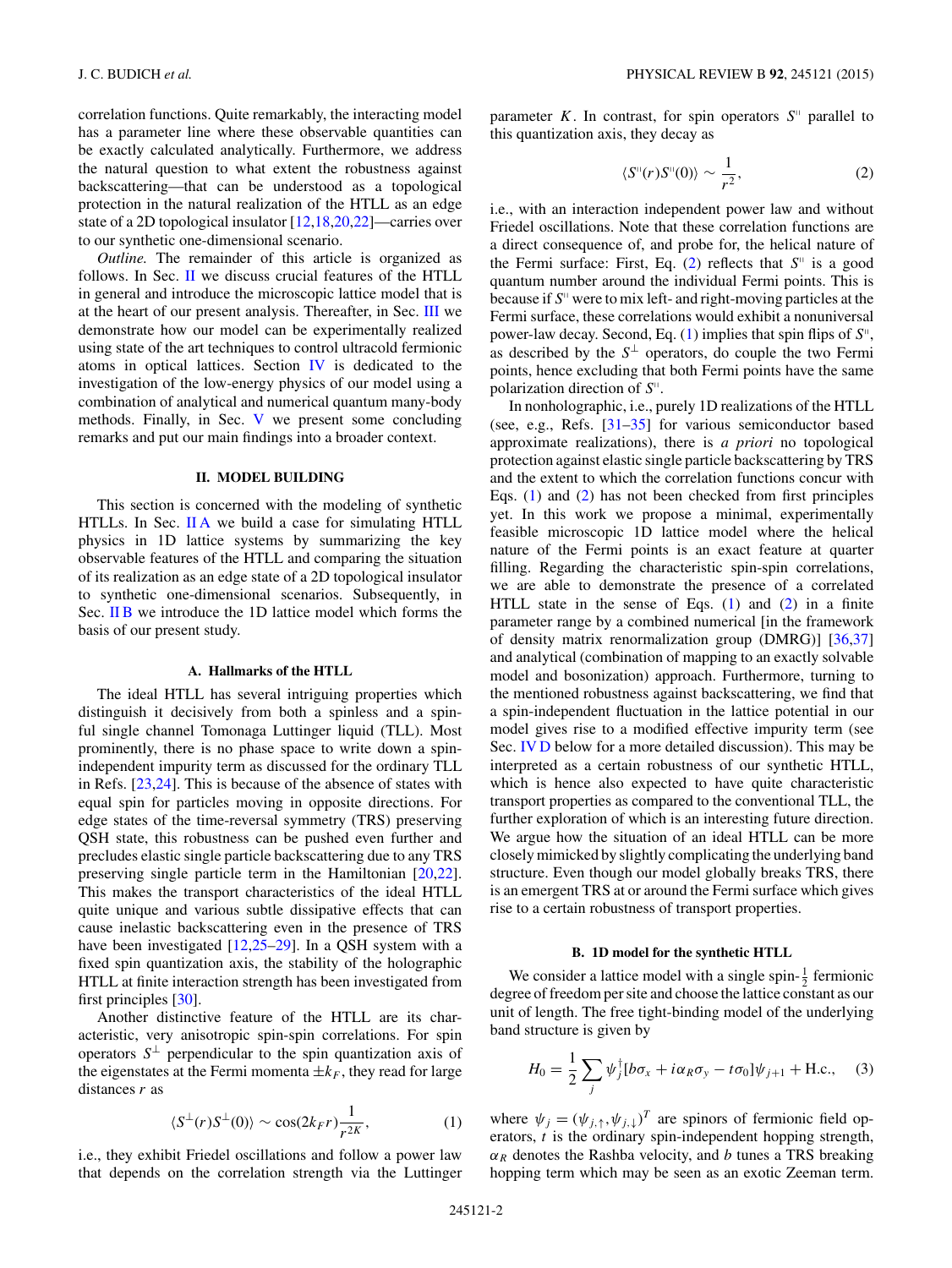<span id="page-2-0"></span>

FIG. 1. (Color online) (a) Schematic of the two-component model Hamiltonian [\(3\)](#page-1-0) for  $b = \alpha_R = 1$ , with hopping *t* between sites of the same component, and operations *S*+(−) associated with a change in component and a hopping from left (right) to right (left), respectively. (b) Schematic of a model projected onto the lower band, resulting in an effective single component model. Gray ovals denote operators  $\gamma_j$  of the effective nearest neighbor hopping model in the lower band [cf. Eq. [\(9\)](#page-4-0)]. Physical lattice sites are denoted by dashed lines. (c) Band structure of the Hamiltonian [\(3\)](#page-1-0) for  $t = b = \alpha_R = 1$ and chemical potential  $\mu$  at quarter filling. The coloring of the plots visualizes the momentum-dependent spin polarization of the fermions, where red denotes spin up and blue spin down.

On Fourier transform we obtain the Bloch Hamiltonian

$$
h_0(k) = d^{\mu}(k)\sigma_{\mu}, \quad \mu = 0, x, y, z,d^{\mu}(k) = [-t \cos(k), b \cos(k), \alpha_R \sin(k), 0].
$$
 (4)

The band structure and the Bloch functions explicitly read as

$$
E_{\pm}(k) = d^0 \pm |\vec{d}|, \vec{d} = (d^x, d^y, d^z),
$$
  
\n
$$
|u_{\pm}(k)\rangle = \frac{P_{\pm}(k)|\uparrow\rangle}{|P_{\pm}(k)|\uparrow\rangle|}, \quad \sigma_z|\uparrow\rangle = |\uparrow\rangle,
$$
  
\n
$$
P_{\pm}(k) = \frac{1}{2}[1 \pm \hat{d}(k) \cdot \vec{\sigma}], \quad \hat{d} = \frac{\vec{d}}{|\vec{d}|}.
$$
 (5)

Due to the structure of *d*, we immediately see that at  $\pm k_F =$  $\pm \frac{\pi}{2}$ , i.e., at the Fermi points at quarter filling, the Bloch states of the lower band are characterized by  $\sigma_y |u_-(\pm k_F)\rangle =$  $\pm |u_{-}(\pm k_F)\rangle$ , i.e., they are exact  $\sigma_y$  eigenstates with opposite eigenvalue at the opposite Fermi points. This reflects the helical nature of the Fermi surface for a half-filled lower band (quarter filling of the lattice). In Fig.  $1(c)$  we show the band structure of the free model for  $t = b = \alpha_R = 1$  visualizing the lattice-momentum-dependent spin polarization of the Bloch states and indicating the helical Fermi points.

We emphasize the role of the term  $b \cos(k)\sigma_x$  appearing in the Bloch Hamiltonian (4). It differs crucially from an ordinary Zeeman term as induced by a magnetic field in a nanowire (see, e.g., Ref. [\[32\]](#page-7-0)) because it is momentum independent. A Zeeman term  $B\sigma_x$  opens a gap between the two spin species, even at  $k = 0$ , where the Rashba term  $\alpha_R \sin(k)\sigma_y$  vanishes. However, it also gives an equal  $\sigma_x$  spin polarization to the Bloch states at opposite Fermi points thus competing with the desired helical nature of the Fermi surface. In contrast, the term  $b \cos(k)\sigma_x$  appearing in Eq. (4) is maximal at  $k = 0$  but vanishes exactly at  $k = \pm \frac{\pi}{2}$ , i.e., at the Fermi points at quarter filling. The Rashba term being an odd function of momentum then gives rise to exactly helical Fermi points.

We note that  $b \cos(k)\sigma_x$  could be replaced by  $b \cos^n(k)\sigma_x$ in Eq. (4) at the expense of introducing *n*-nearest neighbor hopping in Eq. [\(3\)](#page-1-0). That way, not only the Fermi points but also an expansion to order *δk<sup>n</sup>*−<sup>1</sup> around them would be exactly helical. For  $n = 2$ , for example, the full linearized theory around the Fermi surface would give an exact HTLL up to band curvature terms. In the following, we focus on the case  $n = 1$ , where the model is to some extent amenable to analytical study even in the presence of interaction.

Due to the absence of a stable Fermi liquid in 1D, considering interaction effects is of key importance to make experimentally relevant predictions on helical liquids. Here we model the interaction between the fermionic atoms with an ordinary on-site Hubbard interaction term,

$$
H_I = U \sum_j n_{j,\uparrow} n_{j,\downarrow}, \quad n_{j,\sigma} = \psi_{j,\sigma}^{\dagger} \psi_{j,\sigma}, \quad \sigma = \uparrow, \downarrow, \quad (6)
$$

with interaction strength *U*. In Sec. [IV](#page-4-0) we show that the model described by

$$
H = H_0 + H_I \tag{7}
$$

indeed exhibits HTLL physics in a finite parameter range.

# **III. IMPLEMENTATION WITH COLD ATOMS IN OPTICAL LATTICES**

Intuition for the practical realization of our model [\(3\)](#page-1-0) is drawn from both theoretical proposals  $[4,5]$  and recent experiments [\[8–11\]](#page-7-0) on synthetic classical gauge fields in optical lattices, where Raman assisted tunneling techniques are used to engineer the phase of the hopping amplitude of the atoms. The experimental scheme proposed here is related to the experimental setup in Ref. [\[11\]](#page-7-0), where a magnetic flux in a so called synthetic dimension formed by internal states of  $173$ Yb atoms has been realized. However, as we detail below, our present proposal goes crucially beyond this scheme since it contains a spin-flip hopping process, which would correspond to a combined hopping in the synthetic dimension (i.e., the spin flip), and hopping in the real dimension [see diagonal hopping terms in Fig.  $1(a)$ ].

We now detail how the tight-binding model [\(3\)](#page-1-0) can be realized using Raman assisted tunneling techniques in a system of ultracold fermionic atoms in a 1D optical lattice. Motivated by recent experimental progress [\[11\]](#page-7-0), we focus on the fermionic alkaline earth atoms  $173\text{Yb}$ . The ground state in this scenario is a <sup>1</sup>S<sub>0</sub> state, with  $F = I = \frac{5}{2}$  for <sup>173</sup>Yb, and we choose to form the spin  $\sigma$  in Eq. [\(3\)](#page-1-0) with  $m_f = -\frac{5}{2}$ and  $m'_f = -1/2$ . The occupation of the remaining states in the manifold  $m_f = -\frac{5}{2}, \ldots, +\frac{5}{2}$  is inhibited by a combination of dipole selection rules and energy conservation arguments, as we will explain in more detail below. This effective projection onto the subspace forming  $\sigma$  has already been experimentally achieved in Ref. [\[11\]](#page-7-0). We note that the most relevant parameter regime for our proposal is defined by  $b = \alpha_R$  in Eq. [\(3\)](#page-1-0), where our model is also amenable to analytical study (see Sec. [IV\)](#page-4-0). However, our implementation will also allow for the case  $b \neq \alpha_R$ . We start by lifting the degeneracy of the six  $m_f$  states by a Zeeman splitting  $\Delta_z$ induced via a magnetic field in the *z* direction. Then, to implement the Hamiltonian Eq. [\(3\)](#page-1-0) for  $b = \alpha_R$ , we need to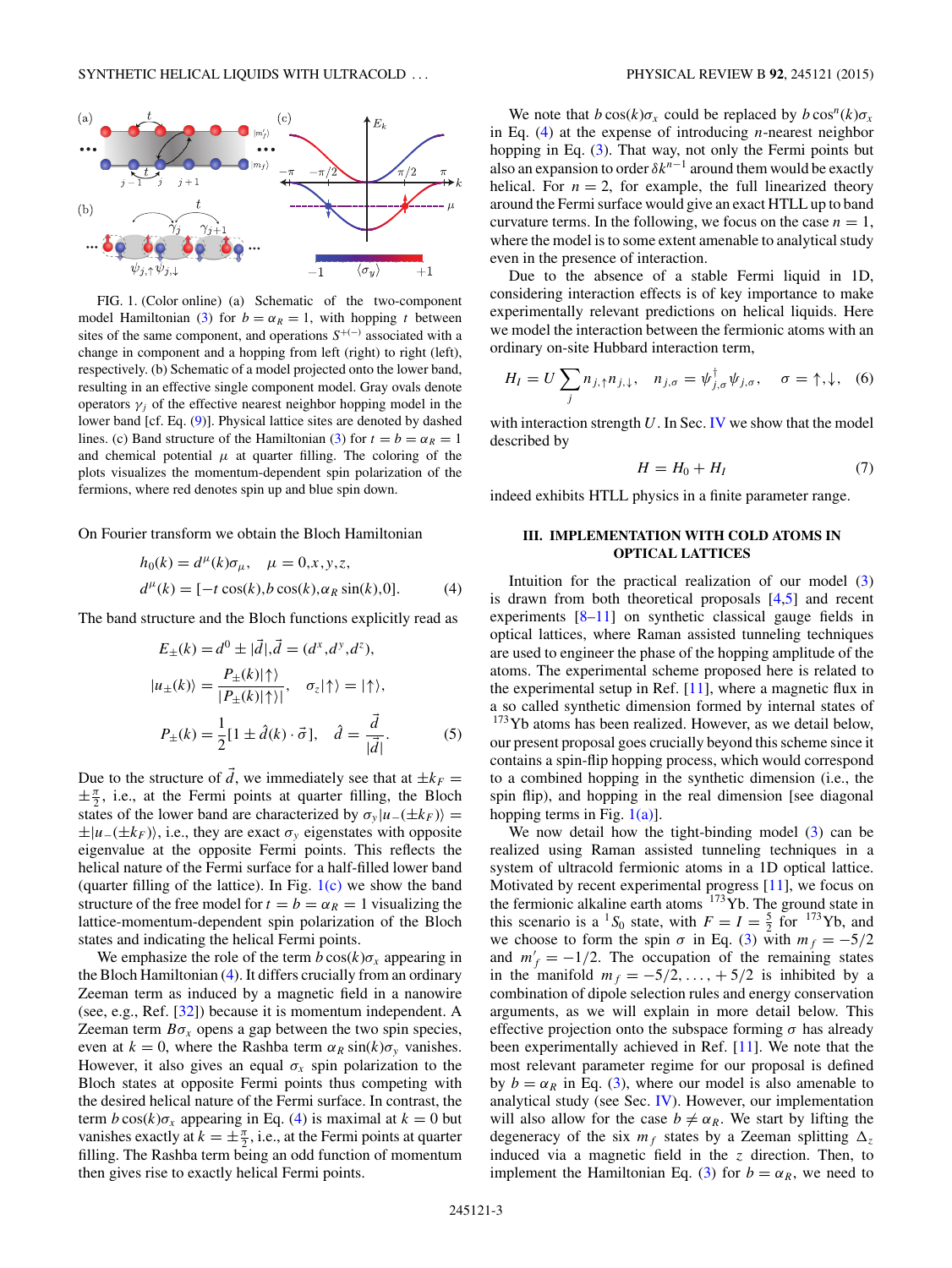(1) A spin-dependent hopping of strength  $b = \alpha_R$ , where hopping from left to right is accompanied by the spin operation  $S_+ = \frac{1}{2} (\sigma_x + i \sigma_y)$ , while the Hermitian conjugate *S*− acts when hopping from right to left.

(2) A spin-independent nearest neighbor hopping of strength *t*.

We start by addressing the first term. This term is related to what has been demonstrated in [\[11\]](#page-7-0), however again we emphasize the difference here is that the spin-flip term (hopping in the synthetic dimension) is associated with nearest neighbor hopping (in the spatial dimension). This additional ingredient is physically crucial here to achieve the exact helical polarization of the Fermi points in our model and is hence at the heart of our current proposal. To implement this specific nearest neighbor hopping term, the natural spin-independent hopping *J* stemming from the overlap of the Wannier functions is prohibited by tilting the optical lattice with a slope  $\Delta \gg J$ . Several ways to achieve this have been reported [\[4\]](#page-7-0). Here we need to tilt the two spin species with an equal slope, which speaks against using a magnetic field gradient. Instead, ways of achieving this are to employ a spatial gradient in the laser intensity that may be realized by a laser focus, to "shake" the lattice by means of a time-dependent frequency difference of the laser beams, or to simply tilt the lattice by means of the gravitational potential. This can generate a slope in the optical lattice potential which is equal for our two spin species.

The hopping is then restored in the tilted lattice with the help of two far detuned Raman lasers [\[9\]](#page-7-0). The locking between the spatial hopping direction and the spin-flip operators  $S_{\pm}$ , respectively, is achieved by dipole selection rules. More concretely, due to  $m_f - m_f = 2\hbar$ , two units of angular momentum along the *z* direction need to be transferred in every hopping process. To this end, we use a pair of Raman lasers with frequencies *ω*1*,ω*<sup>2</sup> polarizations and wave vectors  $\sigma_1 = \sigma_+$ ,  $\mathbf{k}_1 = \frac{\omega_1}{c} \mathbf{e}_z$  and  $\sigma_2 = \sigma_-$ ,  $\mathbf{k}_2 = \frac{\omega_2}{c} \mathbf{e}_z$ , respectively. The Raman lasers are detuned by *δ* from a manifold of excited states, here given by the  ${}^{3}P_{1}$  state of  ${}^{173}Yb$ . For  ${}^{173}Yb$ , the hyperfine splitting between the excited states with different  $F' = (\frac{7}{2}, \frac{5}{2})$  is about 4.7 GHz [\[38\]](#page-7-0), so that the detuning  $\delta$  of the Raman process may also be on the order of 1 GHz [\[11\]](#page-7-0), i.e., far detuned compared to both the energy scale of the optical lattice and the linewidth of the corresponding optical transition. If the frequency difference concurs with the tilting and the Zeeman splitting as  $\omega_1 - \omega_2 = \Delta + 2\Delta_z$ , spin-flip nearest neighbor hopping assisted by a two photon Raman process conserves energy. As well, hopping processes corresponding to a climb (descend) in the tilted lattice are associated with distinct photon processes, namely  $\omega_1$  is absorbed (emitted) and  $\omega_2$  is emitted (absorbed), respectively. Due to the distinct polarizations  $\sigma_1 = \sigma_+$ ,  $\sigma_2 = \sigma_-$  of the photons, a climb (descend) in the lattice corresponds to a transfer in the angular momentum along the *z* direction of  $2\hbar$  (-2 $\hbar$ ), precisely matching the difference in the magnetic quantum numbers between our two spin species. This establishes a one-to-one correspondence between the direction of the Raman assisted hopping and the application of the spin-flip operators  $S_{\pm}$  (see Fig. 2) and prevents the dynamical occupation of three of the other four



FIG. 2. (Color online) Proposed setup for the implementation of the spin-dependent hopping in Eq. [\(3\)](#page-1-0) at the point  $\alpha_R = b$ using  $173$ Yb. The two spin states are given by the nuclear Zeeman states of the <sup>1</sup>S<sub>0</sub> ground state  $|m_f = -\frac{5}{2}\rangle$ ,  $|m'_f = -\frac{1}{2}\rangle$ , subject to a Zeeman splitting of  $2\Delta_z$ . Raman assisted tunneling with lasers with Rabi frequencies  $\Omega_{1/2}$ , frequencies  $\omega_{1/2}$ , and polarizations  $\sigma^{+/-}$ , respectively, couple nearest neighbor sites via a  $|{}^{3}P_{1}$  virtual excited state, detuned by an amount  $\delta$ . The lattice is tilted with equal tilting  $\Delta$  of the two spin states.

*m<sub>f</sub>* states  $m_f = -\frac{3}{2}$ ,  $\frac{1}{2}$ ,  $\frac{5}{2}$  that are not part of our spin *σ*. More concretely,  $m_f = -\frac{3}{2}, \frac{1}{2}, \frac{5}{2}$  are energetically off-resonant by at least  $\Delta_z$  and, in addition, cannot be reached from our spin states by transferring an even number of units of angular momentum along the *z* direction. In order to prevent occupation of the fourth state  $m_f = 3/2$ , its energy is shifted away from resonance by a light shift [\[11\]](#page-7-0).

In order to not occupy higher Bloch bands of the optical lattice, the hopping strength  $\alpha_R$  resulting from our Raman assisted spin-flip tunneling scheme should be smaller than band gap  $\Delta_b$  between the lowest and the second lowest Bloch band. Lastly, we note that unwanted on-site spin flips, which would correspond to an ordinary, i.e., momentum-independent Zeeman term in [\(3\)](#page-1-0) are off-resonant by the lattice tilting  $\Delta$  and are hence strongly suppressed if  $\alpha_R < \Delta$ .

We point out that the model engineered so far, i.e., Eq.  $(3)$ with  $t = 0$  at half-filling, realizes a flat band 1D topological insulator, similar to the model introduced by Su, Schrieffer, and Heeger [\[39\]](#page-8-0). However, in order to obtain a finite Fermi velocity at the helical Fermi points at quarter filling, a finite *t* is necessary to make the flat bands dispersive. This brings us to the second term above, the spin-independent hopping *t*. This can be realized by another two-photon Raman assisted tunneling process which is not spin selective. However, for this process, a spin-dependent phase may be implemented by varying the direction of the Raman lasers in order to give their wave vector a component parallel to the 1D optical lattice (*x* direction). This allows us to tune away from  $\alpha_R = b$ , thus enabling the implementation of Eq. [\(3\)](#page-1-0) in all generality.

Finally, we note that the helical nature of the Fermi points occurs at quarter filling of the lattice, i.e., at a particle density of one atom per two lattice sites on average. This commensurate filling could be achieved experimentally by, for example, temporarily switching on a superlattice with the double period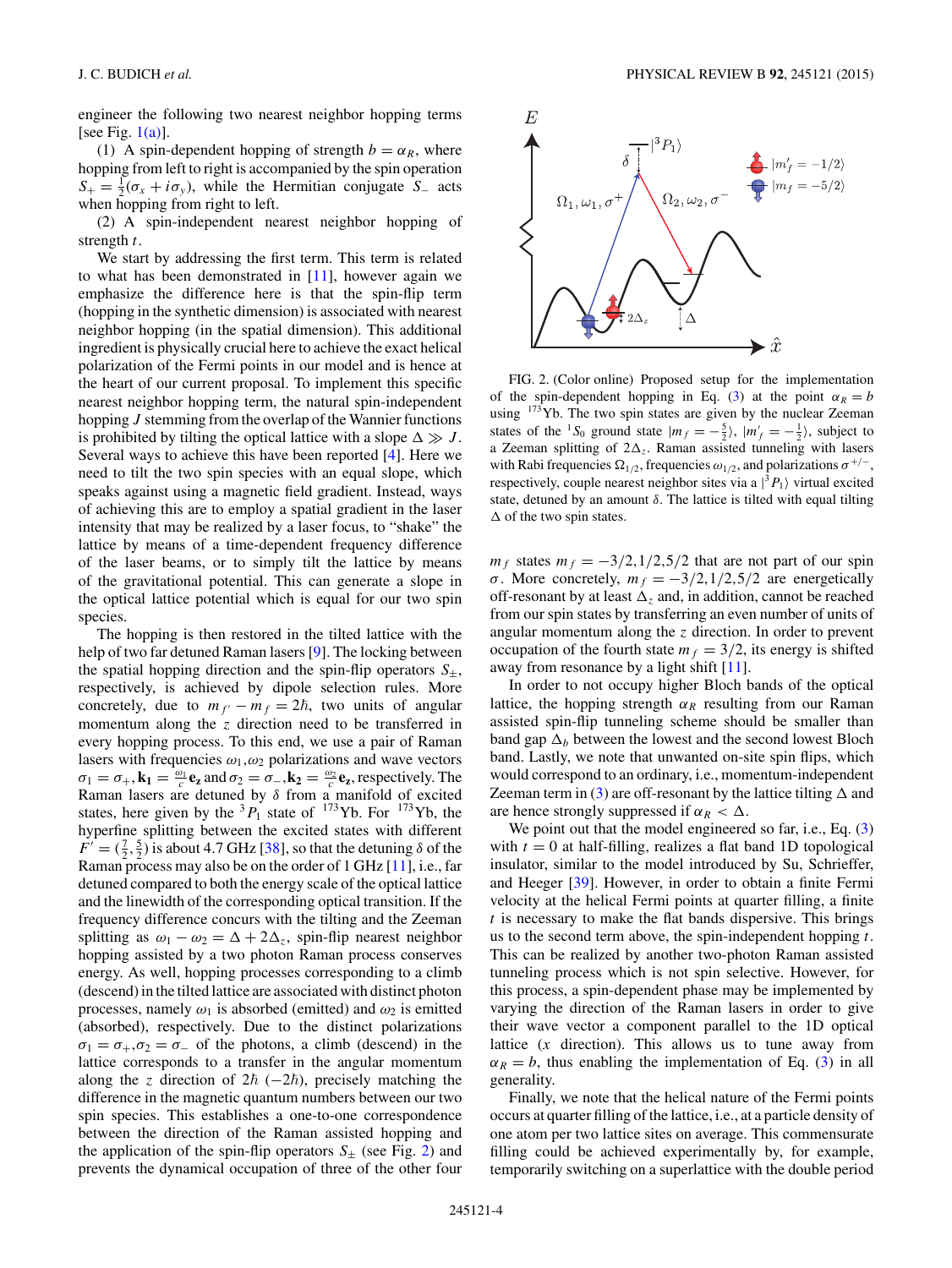<span id="page-4-0"></span>and realizing a Mott phase with one particle per site in this super lattice.

### **IV. ANALYTICAL AND NUMERICAL ANALYSIS**

Our Hamiltonian [\(7\)](#page-2-0) represents a 1D Fermi-Hubbard model with a somewhat exotic underlying band structure (at  $b = \alpha_R = 0$  it would be the ordinary Hubbard model). The long wavelength physics of this model will be revealed with a combination of analytical and numerical methods in the following.

#### **A. Exact solution and lower band projection**

As a first approach, we present an elegant way to map the low-energy physics around the Fermi points of this model to that of an exactly solvable model. We consider the lattice at quarter filling and put  $b = \alpha_R$ ,  $t = 1$ . We project the model to its lower band which gives a good approximation of the lowenergy physics around the Fermi surface, if the energy scales of interest are much smaller than the energetic separation  $2b - 1$ of the Fermi surface from the upper band (see Fig. [1](#page-2-0) right panel). The effective free Hamiltonian then reads as

$$
\tilde{H}_0 = \sum_k E_-(k) l_k^\dagger l_k,\tag{8}
$$

where  $l_k^{\dagger}$  are the creation operators of the Bloch states in the lower band, i.e.,  $l_k^{\dagger} |0\rangle = |u_-(k)\rangle$ . Now we also project the interaction term  $H_I$  to the lowest band. To this end it is helpful to have a Wannier basis of localized states spanning the lower band. The *k* independence of  $|d|$  at  $b = \alpha_R$  significantly helps here [see Eq. [\(5\)](#page-2-0)]. Following Ref. [\[40\]](#page-8-0) and considering that the ordinary hopping term *t* does not influence the Bloch states due to its spin independence, we obtain

$$
\tilde{H}_0 = -\frac{1}{2} \sum_j [\gamma_j^{\dagger} \gamma_{j+1} + \text{H.c.}],
$$
  

$$
\gamma_j = \frac{1}{\sqrt{2}} (\psi_{j,\downarrow} - \psi_{j+1,\uparrow}),
$$
 (9)

where we have shifted the energy by *b* units to get rid of the constant term  $|\vec{d}(k)| = b$  in the spectrum  $E_-(k) = -\cos(k) |d(k)|$  of the lower band. The effective momentum-dependent model  $(9)$  for the lower band is visualized in Fig.  $1(b)$ . The projection  $H_I$  of the interaction Hamiltonian  $H_I$  to the lower band assumes in terms of the localized Wannier operators  $\gamma_j$ the simple form

$$
\tilde{H}_I = \frac{U}{4} \sum_j \tilde{n}_j \tilde{n}_{j+1}, \quad \tilde{n}_j = \gamma_j^{\dagger} \gamma_j. \tag{10}
$$

Putting together Eqs.  $(7)-(10)$  $(7)-(10)$  we have

$$
\tilde{H} = \mathcal{P}_{-}H\mathcal{P}_{-} = \tilde{H}_{0} + \tilde{H}_{I}
$$
\n
$$
= -\frac{1}{2}\sum_{j} [\gamma_{j}^{\dagger}\gamma_{j+1} + \text{H.c.}] + \frac{U}{4}\sum_{j} \tilde{n}_{j}\tilde{n}_{j+1}, \qquad (11)
$$

where  $\mathcal{P}_-$  denotes the projection onto the lower band. Equation (11) represents an effective spinless fermion model in terms of the operators  $\gamma_j$  with only nearest neighbor interaction, which is commonly referred to as the *t*-*V* model.

However, via the spin structure of the  $\gamma_i$  operators [see Eq. (9)], a spin dependence is encoded in this effective spinless model. Here  $t = 1$  and  $U/4$  plays the role of *V*. This model can be solved exactly using the Bethe ansatz and is, at half-filling, known to describe a Tomonaga Luttinger liquid (TLL) for interactions  $U < 4$ . At  $U > 4$  the system develops a  $2k_F$ charge density wave order and a gap is opened. Note that the quarter filling of the full lattice we started with now corresponds to half-filling of the effective one-band model.

# **B. Bosonization and characteristic spin correlations**

Our goal is to verify that the long distance physics of our model indeed exhibits the characteristic behavior of the HTLL. The most striking signature of the HTLL is the asymptotic decay of the spin-spin correlation functions which depends drastically on the spin direction. The spin-spin correlations perpendicular to the polarization axis of the eigenstates (here the *y* axis) decay with a nonuniversal power law that depends on the Luttinger parameter  $K$  and exhibit Friedel oscillations [see Eq.  $(1)$ ]. In contrast, the spin-spin correlations parallel to this axis decay with the second power in distance, independent of the interaction strength, and do not show Friedel oscillations [Eq. [\(2\)](#page-1-0)]. From Eq. [\(5\)](#page-2-0) we know that the  $|u_-(\pm k_F)\rangle$  at  $\pm k_F = \pm \frac{\pi}{2}$  describe perfectly helical modes indicating that the long wavelength physics of our model resembles the HTLL. However, in the presence of interaction, long range correlation functions of the projected model in Eq. (10) are hard to access from its exact Bethe ansatz solution. Still, we know from the exact solution that the low-energy theory of the effective spinless model  $(11)$  is a spinless TLL, the correlation functions of which are analytically computable. We hence project the microscopic lattice spin operators  $S_j^i$ ,  $i = x, y, z$  at site *j* to the lower band and bosonize them in a long wavelength continuum model that is linearized around the Fermi energy. To this end, we first decompose the Fermi operators  $\gamma_i$  of the lower band into a right-moving and a left-moving part

$$
\gamma_j = \psi_L(x) + \psi_R(x), \quad x = j \tag{12}
$$

and treat *x* as continuous parameter in the subsequent analysis. Following the notation of Ref. [\[41\]](#page-8-0), the bosonized form of the operators reads in the thermodynamic limit as

$$
\psi_p(x) = \frac{U_p}{\sqrt{2\pi\alpha}} e^{ipk_F x} e^{-i[p\phi(x) - \theta(x)]}, \quad p = R/L = \pm,
$$
\n(13)

where  $U_p$  are the mutually anticommuting Klein factors,  $\alpha$  is a short distance cutoff, and  $\phi$ ,  $\theta$  are the bosonic phase field and its dual, respectively. The main merit of the bosonized representation is that the interacting model (11), linearized around the Fermi energy, is quadratic in the bosonic fields which allows for the analytical calculation of the long range correlation functions (see, e.g., Ref. [\[41\]](#page-8-0)). To employ this for the calculation of the desired spin-spin correlation functions, we project the lattice spin operators  $S^i_j = \psi^{\dagger}_{j,\alpha}$  $\frac{\sigma_i^{\alpha\beta}}{2}\psi_{j,\beta}, i=$  $x, y, z$  to the lower band. Looking at Eq.  $(9)$ , it is clear that this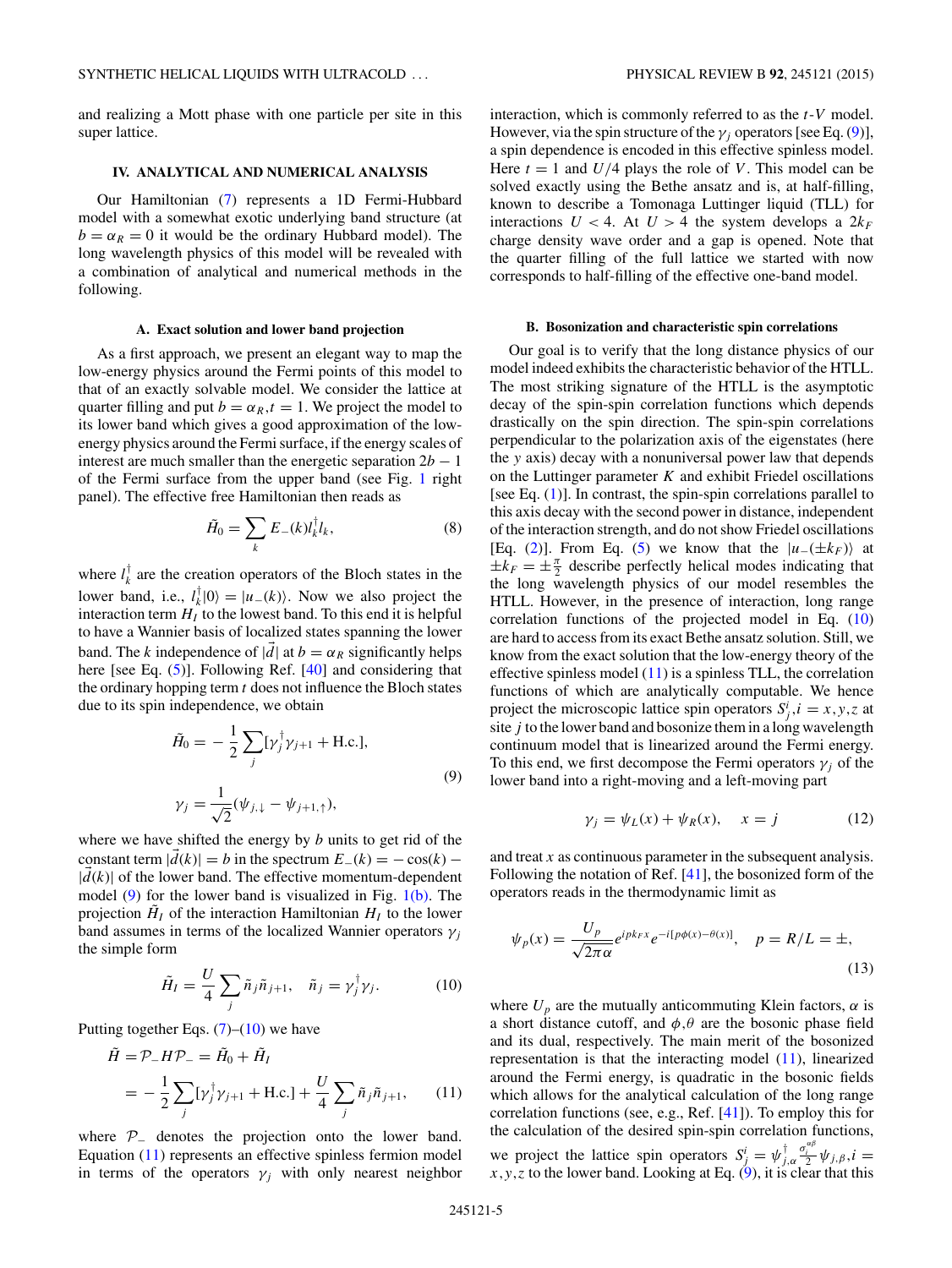amounts to the mapping

$$
\psi_{j,\downarrow} \to \frac{1}{\sqrt{2}} \gamma_j, \quad \psi_{j,\uparrow} \to -\frac{1}{\sqrt{2}} \gamma_{j-1}.
$$
 (14)

Along with Eqs.  $(12)$  and  $(13)$ , the spin operators can now in principle be brought into bosonized form. However, from Eq. (14) it is clear that the off-diagonal spin operators  $S_j^i$ ,  $i =$ *x,y*, contain lowest band operators  $\gamma_i$ ,  $\gamma_{i-1}$  at neighboring sites. Explicitly,

$$
S_j^x \to -\frac{1}{4}(\gamma_j^{\dagger}\gamma_{j-1} + \gamma_{j-1}^{\dagger}\gamma_j), \quad S_j^y \to \frac{i}{4}(\gamma_{j-1}^{\dagger}\gamma_j - \gamma_j^{\dagger}\gamma_{j-1}).
$$

In the linearized continuum model, by virtue of Eq. [\(12\)](#page-4-0), operators like  $\psi_p^{\dagger}(x-1)\psi_{p'}(x), p, p' = L, R$  hence appear which are separated by the short distance of  $1 < \alpha$ . In order to evaluate the relevant correlation functions using the bosonic long wavelength theory such terms first need to be simplified to operators evaluated at a single position by performing an operator product expansion (OPE). Terms with  $p = p'$  above give leading contributions proportional to  $\partial_x \phi$ or *∂x θ*. Pair correlations evaluated at positions *x* and *y* of such terms give rise to the universal power-law  $|x - y|^{-2}$ appearing in Eq. [\(2\)](#page-1-0). In contrast, the leading OPE of terms with  $p \neq p'$ , e.g.,  $\psi_R^{\dagger}(x-1)\psi_L(x)$  gives rise to operators that oscillate with  $2k_F x$  and that depend on the bosonic fields as  $e^{i2\phi(x)}$ . Pair correlations of such operators give rise to the nonuniversal power-law  $|x - y|^{-2K}$  appearing in Eq. [\(1\)](#page-1-0) and their oscillatory behavior causes the concomitant Friedel oscillations. The explicit evaluation of the long distance spin-spin correlators  $\langle S^i(x)S^i(y) \rangle$  with  $|x - y| \gg 1, \alpha$  is now tedious but straightforward. For the parallel  $\langle S^y(x)S^y(y) \rangle$ correlations, relative signs in the matrix structure of the spin operators lead to a cancellation of all oscillatory terms, hence resulting indeed in the universal power law and the absence of Friedel oscillations displayed in Eq. [\(2\)](#page-1-0). For the perpendicular spin-spin correlations, in contrast, the leading correlations at repulsive interactions  $(K < 1)$  are produced by the oscillatory terms which cause the  $2k_F$  Friedel oscillations and give rise to the nonuniversal power law appearing in Eq. [\(1\)](#page-1-0). The bosonization analysis hence confirms that the spin-spin correlation functions of our model at quarter filling and  $b = \alpha \gg t$  decay with the characteristic behavior of the HTLL. At  $K = 1/2$  two particle umklapp scattering terms become relevant and the system enters a charge density wave phase as predicted by the Bethe ansatz solution.

# **C. Numerical analysis**

Complementary to the previous analytical approach, we treat the full microscopic lattice model [\(7\)](#page-2-0) in the framework of finite system DMRG [\[37\]](#page-7-0). This allows for a direct measurement of the correlation functions along the directions parallel and perpendicular to the polarization at the Fermi surface. More specifically, we measure various spin-spin correlation functions at positions  $r_1$  and  $r_2$  and fit their decay of to the power-law  $r^{-2\xi}$  with  $r = |r_1 - r_2|$ . To minimize finite size effects we keep  $r_1$  and  $r_2$  at fixed fractions of the system length *L*, namely  $r_1 = 3L/4$ ,  $r_2 = L/4$  and vary the distance  $r = L/2$ by variation of the system size *L* [\[30\]](#page-7-0). Besides confirming our analytical analysis from first principles, our numerical study



FIG. 3. (Color online) The decay exponent *ξ* extracted from a fit to  $|r_1 - r_2|^{-2\xi}$  as a function of the Hubbard interaction *U*, as extracted from DMRG measurements of the correlation function  $\langle S^z(r_1)S^z(r_2) \rangle$ (solid line) and  $\langle S^{y}(r_1)S^{y}(r_2) \rangle$  (dashed line), respectively. Here  $r_1 = 3L/4$  and  $r_2 = L/4$ , where the system size *L* is varied between 40 and 140 sites. Different colors correspond to separation of the bands increasing from  $b = \alpha_R = t$  to  $b = \alpha_R = 50t$ . Additionally, the solution of the Bethe ansatz is shown for comparison. The value of  $\xi = 0.5$  indicating the phase transition between the Luttinger liquid and charge-density wave phase is shown with a dashed black line as a guide for the eye. The spread around  $\xi = 1$  at  $U = 0$  gives an indication of the magnitude of the numerical error. Inset: Correlation function  $\langle S^z(r_1)S^z(r_2) \rangle$  as a function of  $|r_1 - r_2|$ , and the best fit from which the exponent *ξ* can be extracted. Here all data is at  $\alpha_R = b = 10t$ , and the colors indicating  $U = 0$  increasing to  $U = 4t$ .

also allows us to access a broader parameter range where the model is not amenable to analytical treatment.

We first concentrate again on the case  $b = \alpha_R$ . For the parallel spin direction, we find that the correlations are basically independent of interaction, confirming the behavior given in Eq. [\(2\)](#page-1-0). By contrast, the correlation functions in the perpendicular direction depend heavily on the interaction strength, in agreement with Eq.  $(1)$ . The dependence of the Luttinger parameter  $K$  on the interaction strength  $U$  can be extracted from finite size scaling of the perpendicular  $\langle S^z(r_1)S^z(r_2) \rangle$  correlations, where  $K = \xi$ . Numerical errors from our DMRG calculations and finite size effects limit the precision of the fits for *ξ* to a precision of a few percent. The results are shown in Fig. 3, for separation of bands increasing from  $b = \alpha_R = t$  to  $b = \alpha_R = 50t$ . When the band separation is much larger than the interaction strength, the projection to the lower band is a good approximation, and the Luttinger parameter follows the behavior of the Bethe ansatz [\[42\]](#page-8-0) within the numerical errors of our finite size scaling. In this limit, the system crosses a phase transition into a charge-density wave phase at  $U = 4$ ; the critical point is at a Luttinger parameter of  $K = 0.5$  [\[43\]](#page-8-0). However, when the interaction becomes comparable to the band separation, projecting out the upper band is no longer a good approximation as the interaction can readily mix population in both bands, and the behavior of the system deviates systematically from the prediction of the Bethe ansatz.

We now consider the case  $b \neq \alpha_R$ , where the dispersion of the lower band is not just a simple −*t* cos(*k*) but is influenced by the spin-dependent hopping terms [see Eq.  $(5)$ ]. As a consequence, the lowest band projection is no longer given by the exactly solvable model  $(11)$ . However, as long as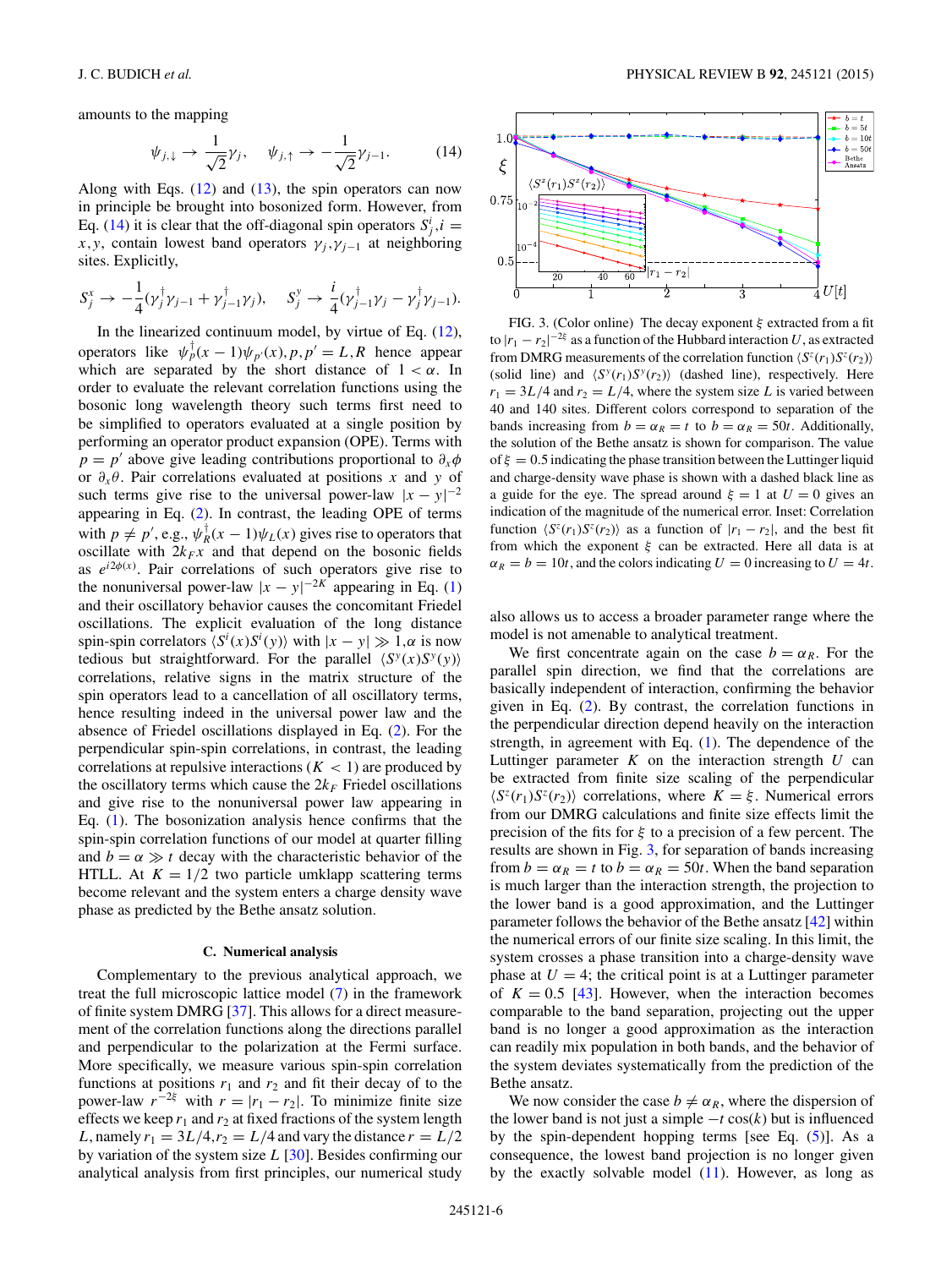<span id="page-6-0"></span>

FIG. 4. (Color online) *Upper panel:* Decay exponent *ξ* from fit to  $|r_1 - r_2|^{-2\xi}$  as a function of the Hubbard interaction *U*, as extracted from DMRG measurements of the correlation function parallel  $\langle S''(r_1)S''(r_2) \rangle$  (dashed line) and perpendicular  $\langle S^{\perp}(r_1)S^{\perp}(r_2) \rangle$  (solid line) to the spin quantization axis. Here  $r_1 = 3L/4$  and  $r_2 = L/4$ , where the system size *L* is varied between 40 and 140 sites. Different colors correspond to  $b = 4.2t$  to  $b = 5t$ , with  $\alpha_R = 5t$  fixed for every value of *b*. *Lower panel:* Band structure of the lower band for the parameters of the upper panel.

 $|b - \alpha_R|$  < *t*, there are still only two exactly helical Fermi points at quarter filling. In the upper panel of Fig. 4 we show the *U* dependence in the decay exponent *ξ* of the parallel and perpendicular spin-spin correlation functions  $|r_1 - r_2|^{-2\xi}$ for fixed  $\alpha_R = 5t$  and various values of *b*. The concomitant dispersion of the lower band for each value of *b* is shown in the lower panel of Fig. 4. The qualitative structure of the correlation functions is still similar to the case  $b \neq \alpha_R$ , in particular the striking anisotropy between the parallel and the perpendicular correlations. Discrepant points in the exponent of the perpendicular correlation function appear when the difference  $\alpha_R - b$  becomes relevant when compared to the interaction strength. However, when the interaction is strong enough with respect to  $\alpha_R - b$ , the behavior is similar to that of the case  $\alpha_R = b$ . We hence conclude that the HTLL long distance behavior of our model persists also in an extended parameter regime where it is not exactly solvable.

## **D. Robustness against backscattering**

A hallmark of the HTLL is its robustness against single particle backscattering. For the ideal HTLL consisting of nothing but a right-moving branch with spin up and a left-moving branch with spin down conjugated by TRS, elastic single particle backscattering cannot be induced by any TRS preserving perturbation. In particular, a generic spin-independent impurity term causing backscattering in an ordinary TLL cannot exist since the spin needs to be flipped in order to couple the opposite branches. In contrast, our present model [\(7\)](#page-2-0) is a microscopic lattice model with a spin degree of freedom for which any local operator, irrespective of its spin dependence, can be written down. The question that we address in this section is to what extent phenomena reminiscent of this protection against backscattering occur in our synthetic model, which, away from the Fermi surface, deviates from the ideal HTLL.

The simplest conceivable imperfection, a spin-independent impurity with strength  $V_0$  at site  $j = 0$ , can be microscopically modeled by the operator

$$
O_{\text{imp}}(j=0) = V_0 \psi_0^{\dagger} \psi_0 = V_0 (\psi_{0,\uparrow}^{\dagger} \psi_{0,\uparrow} + \psi_{0,\downarrow}^{\dagger} \psi_{0,\downarrow}). \quad (15)
$$

The Fermi points at  $\pm k_F = \pm \frac{\pi}{2}$  have exactly opposite spins and thus the matrix element for scattering from  $k_F$  to  $-k_F$ vanishes. The admixture of the opposite spin polarization away from the Fermi surface scales linear with the deviation  $q =$  $k - k_F$ . To assess the effect of  $O_{\text{imp}}$  on the low-energy theory around the Fermi surface, we first perform a projection to the lowest band. With  $\tilde{n}_j = \gamma_j^{\dagger} \gamma_j$  and  $\gamma_j = \frac{1}{\sqrt{j}}$  $\overline{2}(\psi_{j,\downarrow}-\psi_{j+1,\uparrow})$ [see Eq.  $(9)$ ] we obtain

$$
\tilde{O}_{\text{imp}}(j) = \frac{V_j}{2} (\tilde{n}_j + \tilde{n}_{j-1}).
$$
\n(16)

Using Eq. [\(12\)](#page-4-0) we translate  $\tilde{O}_{\text{imp}}$  into the long wavelength continuum theory, which gives

$$
H_{\text{imp}} = \sum_{j} \tilde{O}_{\text{imp}}(j) = \sum_{j} \frac{V_j}{2} (\tilde{n}_j + \tilde{n}_{j-1})
$$
  
 
$$
\approx \int dx \ V(x) [\rho(x) + (e^{-i2k_F x} \partial_x \tilde{\psi}_R^{\dagger}(x) \tilde{\psi}_L + \text{H.c.})], \tag{17}
$$

where we defined  $\rho(x) = \tilde{\psi}_L^{\dagger}(x)\tilde{\psi}_L(x) + \tilde{\psi}_R^{\dagger}(x)\tilde{\psi}_R(x)$  and  $k_F = \frac{\pi}{2}$  has been used. In bosonized form, the potential term *H*imp reads as

$$
\int dx V(x) \left[ \frac{-\partial_x \phi}{\pi} + \frac{1}{2\pi \alpha} (\partial_x \phi e^{-i(2k_F x - 2\phi)} + \text{H.c.}) \right],
$$

where the first term describes forward scattering and the second term backscattering. Compared to the conventional spinless TLL, where the backscattering of a potential is described by a term  $\sim V(x) \cos[2\phi(x)]$  [\[23,24\]](#page-7-0), there is an additional prefactor of  $\partial_x \phi(x)$  in our model. Simple power counting would hence indicate that backscattering is less relevant in our model. However, to higher order in perturbation theory, the combination of forward scattering and backscattering may also generate the conventional term ∼ cos[2*φ*(*x*)] in our model, but with leading order  $V^2$  in the potential strength. Thus, in the perturbative regime, where temperature and/or bias voltage are larger than the potential strength *V* , backscattering is expected to be suppressed in our model compared to a conventional spinless TLL.

We note that if we modify our model  $(3)$  by substituting  $b \cos^2(k)$  for  $b \cos(k)$  (see discussion in Sec. [II B\)](#page-1-0), the impurity operator given in Eq.  $(15)$  becomes less relevant in the effective many-body theory and enters only via band curvature terms which go beyond the linearized TLL model.

We stress that the above discussion assumes that the Fermi wave vector is tuned exactly to  $k_F = \frac{\pi}{2}$ . In practice,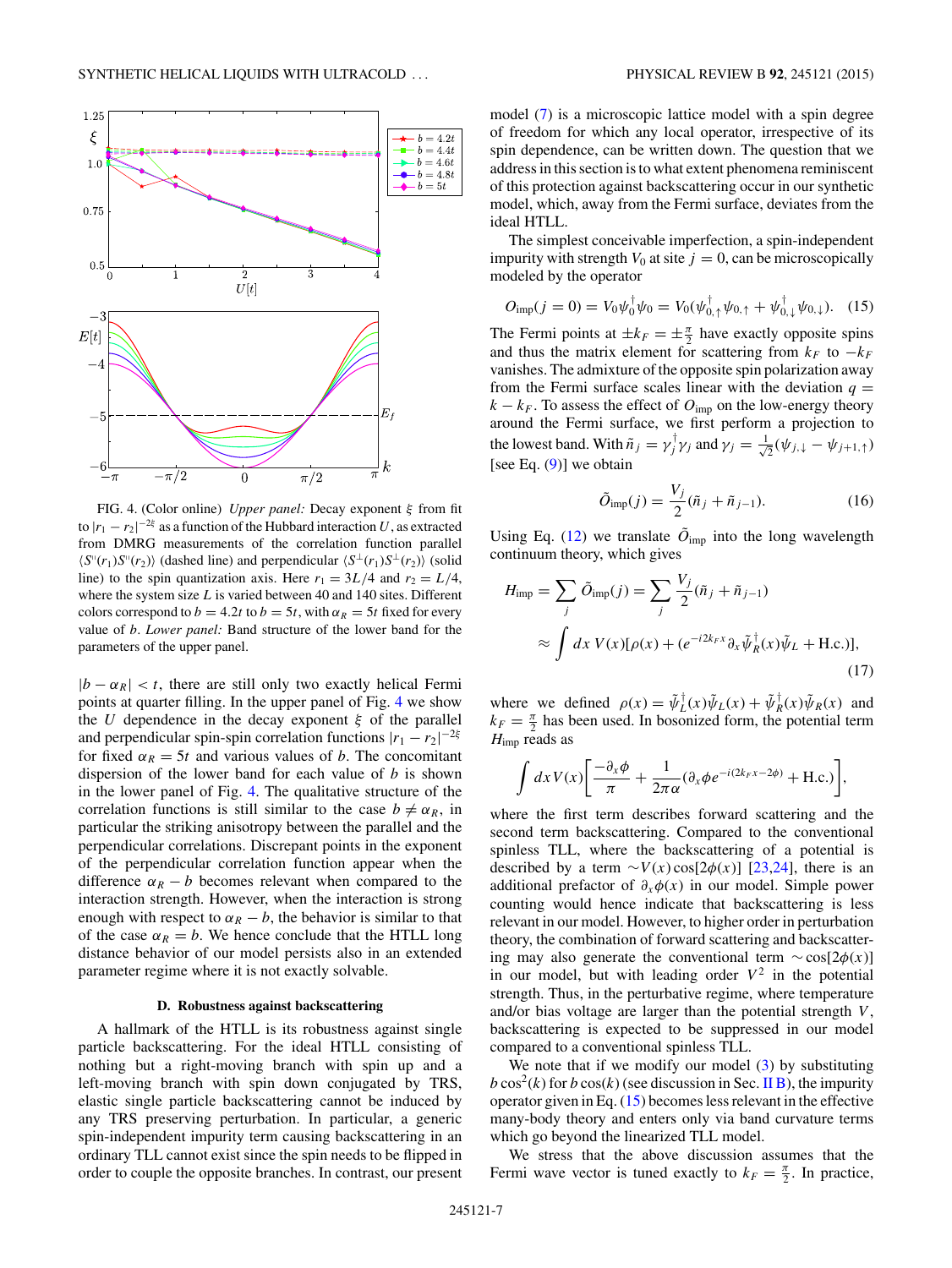<span id="page-7-0"></span>the Fermi energy may slightly deviate from this value, say  $k_F - \frac{\pi}{2} = \delta$ . This will give rise to a conventional impurity term ∼*δV* (*x*) cos[2*φ*(*x*)] on the order of this deviation. However, if the bias voltage  $U_B$  or the temperature *T* are larger than  $\delta V$ , this term will not pinch off the conductance. In conclusion, for  $\delta V, V^2 < U_B, T < V$ , a scattering potential of strength *V* would pinch off a conventional TLL, while the synthetic HTLL is only perturbatively affected. In this sense, the experimental verification of the reduced backscattering discussed here does not require fine tuning of the Fermi momentum.

### **V. CONCLUDING REMARKS**

We have demonstrated how HTLL physics naturally emerges in a synthetic framework based on ultracold fermionic atoms in optical lattices. In this context, static spin-spin correlation functions have been calculated as a hallmark of HTLL physics. These observable quantities are experimentally accessible in state of the art experiments on optical lattices and provide a probe of the helical nature of the Fermi surface. Furthermore, the robustness of the ideal HTLL against backscattering has been shown to have an interesting counterpart in our synthetic realization. In a broader context, the study of mesoscopic transport properties of neutral atoms

- [1] I. Bloch, J. Dalibard, and W. Zwerger, [Rev. Mod. Phys.](http://dx.doi.org/10.1103/RevModPhys.80.885) **[80](http://dx.doi.org/10.1103/RevModPhys.80.885)**, [885](http://dx.doi.org/10.1103/RevModPhys.80.885) [\(2008\)](http://dx.doi.org/10.1103/RevModPhys.80.885).
- [2] M. Lewenstein, A. Sanperab, V. Ahufingerb, B. Damskic, A. Sen, and U. Send, [Adv. Phys.](http://dx.doi.org/10.1080/00018730701223200) **[56](http://dx.doi.org/10.1080/00018730701223200)**, [243](http://dx.doi.org/10.1080/00018730701223200) [\(2007\)](http://dx.doi.org/10.1080/00018730701223200).
- [3] S. Giorgini, L. P. Pitaevskii, and S. Stringari, [Rev. Mod. Phys.](http://dx.doi.org/10.1103/RevModPhys.80.1215) **[80](http://dx.doi.org/10.1103/RevModPhys.80.1215)**, [1215](http://dx.doi.org/10.1103/RevModPhys.80.1215) [\(2008\)](http://dx.doi.org/10.1103/RevModPhys.80.1215).
- [4] D. Jaksch and P. Zoller, [New J. Phys.](http://dx.doi.org/10.1088/1367-2630/5/1/356) **[5](http://dx.doi.org/10.1088/1367-2630/5/1/356)**, [56](http://dx.doi.org/10.1088/1367-2630/5/1/356) [\(2003\)](http://dx.doi.org/10.1088/1367-2630/5/1/356).
- [5] F. Gerbier and J. Dalibard, [New J. Phys.](http://dx.doi.org/10.1088/1367-2630/12/3/033007) **[12](http://dx.doi.org/10.1088/1367-2630/12/3/033007)**, [033007](http://dx.doi.org/10.1088/1367-2630/12/3/033007) [\(2010\)](http://dx.doi.org/10.1088/1367-2630/12/3/033007).
- [6] [J. Dalibard, F. Gerbier, G. Juzeliunas, and P.](http://dx.doi.org/10.1103/RevModPhys.83.1523) Ohberg, Rev. Mod. Phys. **[83](http://dx.doi.org/10.1103/RevModPhys.83.1523)**, [1523](http://dx.doi.org/10.1103/RevModPhys.83.1523) [\(2011\)](http://dx.doi.org/10.1103/RevModPhys.83.1523).
- [7] V. Galitski and I. B. Spielman, [Nature \(London\)](http://dx.doi.org/10.1038/nature11841) **[494](http://dx.doi.org/10.1038/nature11841)**, [49](http://dx.doi.org/10.1038/nature11841) [\(2013\)](http://dx.doi.org/10.1038/nature11841).
- [8] M. Aidelsburger, M. Atala, S. Nascimbene, S. Trotzky, Y.-A. Chen, and I. Bloch, [Phys. Rev. Lett.](http://dx.doi.org/10.1103/PhysRevLett.107.255301) **[107](http://dx.doi.org/10.1103/PhysRevLett.107.255301)**, [255301](http://dx.doi.org/10.1103/PhysRevLett.107.255301) [\(2011\)](http://dx.doi.org/10.1103/PhysRevLett.107.255301).
- [9] M. Aidelsburger, M. Atala, M. Lohse, J. T. Barreiro, B. Paredes, and I. Bloch, [Phys. Rev. Lett.](http://dx.doi.org/10.1103/PhysRevLett.111.185301) **[111](http://dx.doi.org/10.1103/PhysRevLett.111.185301)**, [185301](http://dx.doi.org/10.1103/PhysRevLett.111.185301) [\(2013\)](http://dx.doi.org/10.1103/PhysRevLett.111.185301).
- [10] B. K. Stuhl, H. I. Lu, L. M. Aycock, D. Genkina, and I. B. Spielman, [Science](http://dx.doi.org/10.1126/science.aaa8515) **[349](http://dx.doi.org/10.1126/science.aaa8515)**, [1514](http://dx.doi.org/10.1126/science.aaa8515) [\(2015\)](http://dx.doi.org/10.1126/science.aaa8515).
- [11] M. Mancini, G. Pagano, G. Cappellini, L. Livi, M. Rider, J. Catani, C. Sias, P. Zoller, M. Inguscio, M. Dalmonte, and L. Fallani, [Science](http://dx.doi.org/10.1126/science.aaa8736) **[349](http://dx.doi.org/10.1126/science.aaa8736)**, [1510](http://dx.doi.org/10.1126/science.aaa8736) [\(2015\)](http://dx.doi.org/10.1126/science.aaa8736).
- [12] C. Wu, B. A. Bernevig, and S.-C. Zhang, [Phys. Rev. Lett.](http://dx.doi.org/10.1103/PhysRevLett.96.106401) **[96](http://dx.doi.org/10.1103/PhysRevLett.96.106401)**, [106401](http://dx.doi.org/10.1103/PhysRevLett.96.106401) [\(2006\)](http://dx.doi.org/10.1103/PhysRevLett.96.106401).
- [13] C. Xu and J. E. Moore, [Phys. Rev. B](http://dx.doi.org/10.1103/PhysRevB.73.045322) **[73](http://dx.doi.org/10.1103/PhysRevB.73.045322)**, [045322](http://dx.doi.org/10.1103/PhysRevB.73.045322) [\(2006\)](http://dx.doi.org/10.1103/PhysRevB.73.045322).
- [14] S. Tomonaga, [Prog. Theor. Phys.](http://dx.doi.org/10.1143/ptp/5.4.544) **[5](http://dx.doi.org/10.1143/ptp/5.4.544)**, [544](http://dx.doi.org/10.1143/ptp/5.4.544) [\(1950\)](http://dx.doi.org/10.1143/ptp/5.4.544).
- [15] J. M. Luttinger, [J. Math. Phys.](http://dx.doi.org/10.1063/1.1704046) **[4](http://dx.doi.org/10.1063/1.1704046)**, [1154](http://dx.doi.org/10.1063/1.1704046) [\(1963\)](http://dx.doi.org/10.1063/1.1704046).
- [16] D. C. Mattis and E. H. Lieb, [J. Math. Phys.](http://dx.doi.org/10.1063/1.1704281) **[6](http://dx.doi.org/10.1063/1.1704281)**, [304](http://dx.doi.org/10.1063/1.1704281) [\(1965\)](http://dx.doi.org/10.1063/1.1704281).
- [17] F. D. M. Haldane, [J. Phys. C](http://dx.doi.org/10.1088/0022-3719/14/19/010) **[14](http://dx.doi.org/10.1088/0022-3719/14/19/010)**, [2585](http://dx.doi.org/10.1088/0022-3719/14/19/010) [\(1981\)](http://dx.doi.org/10.1088/0022-3719/14/19/010).
- [18] C. L. Kane and E. J. Mele, [Phys. Rev. Lett.](http://dx.doi.org/10.1103/PhysRevLett.95.226801) **[95](http://dx.doi.org/10.1103/PhysRevLett.95.226801)**, [226801](http://dx.doi.org/10.1103/PhysRevLett.95.226801) [\(2005\)](http://dx.doi.org/10.1103/PhysRevLett.95.226801).
- [19] C. L. Kane and E. J. Mele, [Phys. Rev. Lett.](http://dx.doi.org/10.1103/PhysRevLett.95.146802) **[95](http://dx.doi.org/10.1103/PhysRevLett.95.146802)**, [146802](http://dx.doi.org/10.1103/PhysRevLett.95.146802) [\(2005\)](http://dx.doi.org/10.1103/PhysRevLett.95.146802).
- [20] B. A. Bernevig, T. L. Hughes, and S.-C. Zhang, [Science](http://dx.doi.org/10.1126/science.1133734) **[314](http://dx.doi.org/10.1126/science.1133734)**, [1757](http://dx.doi.org/10.1126/science.1133734) [\(2006\)](http://dx.doi.org/10.1126/science.1133734).

in optical lattices is an emerging field of research (see, e.g., Ref. [\[44\]](#page-8-0)). Along these lines, our present work may open up a playground for the study of intriguing transport properties in the framework of unconventional quantum impurity problems. Once the single channel regime becomes accessible in transport experiments on ultracold atoms in optical lattices, HTLL physics in the proposed setup may also be dynamically probed by observing the correlation between the spin polarization and propagation direction of excitations.

*Note added.* Recently, we became aware of the work by Barbarino *et al.* [\[45\]](#page-8-0), where evidence of helical liquids has been reported in a model with spin-independent hopping which maps to a Rashba spin-orbit coupled wire.

## **ACKNOWLEDGMENTS**

We acknowledge interesting discussions with Eddy Ardonne and Pietro Silvi. C.L. is partially supported by NSERC. We acknowledge financial support from the ERC synergy Grant UQUAM and from EU via SIQS as well as the DFG via the SFB/TRR21. This work was supported by the Austrian Ministry of Science BMWF as part of the UniInfrastrukturprogramm of the Focal Point Scientific Computing at the University of Innsbruck.

- [21] M. König, S. Wiedmann, C. Brüne, A. Roth, H. Buhmann, L. Molenkamp, X.-L. Qi, and S.-C. Zhang, [Science](http://dx.doi.org/10.1126/science.1148047) **[318](http://dx.doi.org/10.1126/science.1148047)**, [766](http://dx.doi.org/10.1126/science.1148047) [\(2007\)](http://dx.doi.org/10.1126/science.1148047).
- [22] X.-L. Qi and S.-C. Zhang, [Rev. Mod. Phys.](http://dx.doi.org/10.1103/RevModPhys.83.1057) **[83](http://dx.doi.org/10.1103/RevModPhys.83.1057)**, [1057](http://dx.doi.org/10.1103/RevModPhys.83.1057) [\(2011\)](http://dx.doi.org/10.1103/RevModPhys.83.1057).
- [23] C. L. Kane and M. P. A. Fisher, [Phys. Rev. Lett.](http://dx.doi.org/10.1103/PhysRevLett.68.1220) **[68](http://dx.doi.org/10.1103/PhysRevLett.68.1220)**, [1220](http://dx.doi.org/10.1103/PhysRevLett.68.1220) [\(1992\)](http://dx.doi.org/10.1103/PhysRevLett.68.1220).
- [24] C. L. Kane and M. P. A. Fisher, [Phys. Rev. B](http://dx.doi.org/10.1103/PhysRevB.46.15233) **[46](http://dx.doi.org/10.1103/PhysRevB.46.15233)**, [15233](http://dx.doi.org/10.1103/PhysRevB.46.15233) [\(1992\)](http://dx.doi.org/10.1103/PhysRevB.46.15233).
- [25] A. Ström, H. Johannesson, and G. I. Japaridze, *[Phys. Rev. Lett.](http://dx.doi.org/10.1103/PhysRevLett.104.256804)* **[104](http://dx.doi.org/10.1103/PhysRevLett.104.256804)**, [256804](http://dx.doi.org/10.1103/PhysRevLett.104.256804) [\(2010\)](http://dx.doi.org/10.1103/PhysRevLett.104.256804).
- [26] [J. C. Budich, F. Dolcini, P. Recher, and B. Trauzettel,](http://dx.doi.org/10.1103/PhysRevLett.108.086602) *Phys. Rev.* Lett. **[108](http://dx.doi.org/10.1103/PhysRevLett.108.086602)**, [086602](http://dx.doi.org/10.1103/PhysRevLett.108.086602) [\(2012\)](http://dx.doi.org/10.1103/PhysRevLett.108.086602).
- [27] [T. L. Schmidt, S. Rachel, F. von Oppen, and L. I. Glazman,](http://dx.doi.org/10.1103/PhysRevLett.108.156402) *Phys.* Rev. Lett. **[108](http://dx.doi.org/10.1103/PhysRevLett.108.156402)**, [156402](http://dx.doi.org/10.1103/PhysRevLett.108.156402) [\(2012\)](http://dx.doi.org/10.1103/PhysRevLett.108.156402).
- [28] F. Crépin, J. C. Budich, F. Dolcini, P. Recher, and B. Trauzettel, [Phys. Rev. B](http://dx.doi.org/10.1103/PhysRevB.86.121106) **[86](http://dx.doi.org/10.1103/PhysRevB.86.121106)**, [121106](http://dx.doi.org/10.1103/PhysRevB.86.121106) [\(2012\)](http://dx.doi.org/10.1103/PhysRevB.86.121106).
- [29] J. I. Väyrynen, M. Goldstein, and L. I. Glazman, *[Phys. Rev. Lett.](http://dx.doi.org/10.1103/PhysRevLett.110.216402)* **[110](http://dx.doi.org/10.1103/PhysRevLett.110.216402)**, [216402](http://dx.doi.org/10.1103/PhysRevLett.110.216402) [\(2013\)](http://dx.doi.org/10.1103/PhysRevLett.110.216402).
- [30] M. Hohenadler and F. F. Assaad, [Phys. Rev. B](http://dx.doi.org/10.1103/PhysRevB.85.081106) **[85](http://dx.doi.org/10.1103/PhysRevB.85.081106)**, [081106](http://dx.doi.org/10.1103/PhysRevB.85.081106) [\(2012\)](http://dx.doi.org/10.1103/PhysRevB.85.081106).
- [31] R. Egger, A. Zazunov, and A. L. Yeyati, [Phys. Rev. Lett.](http://dx.doi.org/10.1103/PhysRevLett.105.136403) **[105](http://dx.doi.org/10.1103/PhysRevLett.105.136403)**, [136403](http://dx.doi.org/10.1103/PhysRevLett.105.136403) [\(2010\)](http://dx.doi.org/10.1103/PhysRevLett.105.136403).
- [32] Y. Oreg, G. Refael, and F. von Oppen, [Phys. Rev. Lett.](http://dx.doi.org/10.1103/PhysRevLett.105.177002) **[105](http://dx.doi.org/10.1103/PhysRevLett.105.177002)**, [177002](http://dx.doi.org/10.1103/PhysRevLett.105.177002) [\(2010\)](http://dx.doi.org/10.1103/PhysRevLett.105.177002).
- [33] [J. Klinovaja, M. J. Schmidt, B. Braunecker, and D. Loss,](http://dx.doi.org/10.1103/PhysRevLett.106.156809) *Phys.* Rev. Lett. **[106](http://dx.doi.org/10.1103/PhysRevLett.106.156809)**, [156809](http://dx.doi.org/10.1103/PhysRevLett.106.156809) [\(2011\)](http://dx.doi.org/10.1103/PhysRevLett.106.156809).
- [34] C. Kloeffel, M. Trif, and D. Loss, [Phys. Rev. B](http://dx.doi.org/10.1103/PhysRevB.84.195314) **[84](http://dx.doi.org/10.1103/PhysRevB.84.195314)**, [195314](http://dx.doi.org/10.1103/PhysRevB.84.195314) [\(2011\)](http://dx.doi.org/10.1103/PhysRevB.84.195314).
- [35] G. I. Japaridze, H. Johannesson, and M. Malard, [Phys. Rev. B](http://dx.doi.org/10.1103/PhysRevB.89.201403) **[89](http://dx.doi.org/10.1103/PhysRevB.89.201403)**, [201403\(R\)](http://dx.doi.org/10.1103/PhysRevB.89.201403) [\(2014\)](http://dx.doi.org/10.1103/PhysRevB.89.201403).
- [36] S. R. White, [Phys. Rev. Lett.](http://dx.doi.org/10.1103/PhysRevLett.69.2863) **[69](http://dx.doi.org/10.1103/PhysRevLett.69.2863)**, [2863](http://dx.doi.org/10.1103/PhysRevLett.69.2863) [\(1992\)](http://dx.doi.org/10.1103/PhysRevLett.69.2863).
- [37] U. Schollwoeck, [Ann. Phys.](http://dx.doi.org/10.1016/j.aop.2010.09.012) **[326](http://dx.doi.org/10.1016/j.aop.2010.09.012)**, [96](http://dx.doi.org/10.1016/j.aop.2010.09.012) [\(2011\)](http://dx.doi.org/10.1016/j.aop.2010.09.012).
- [38] W.-G. Jin, T. Horiguchi, M. Wakasugi, T. Hasegawa, and W. Yang, [JPSJ](http://dx.doi.org/10.1143/JPSJ.60.2896) **[60](http://dx.doi.org/10.1143/JPSJ.60.2896)**, [2896](http://dx.doi.org/10.1143/JPSJ.60.2896) [\(1991\)](http://dx.doi.org/10.1143/JPSJ.60.2896).